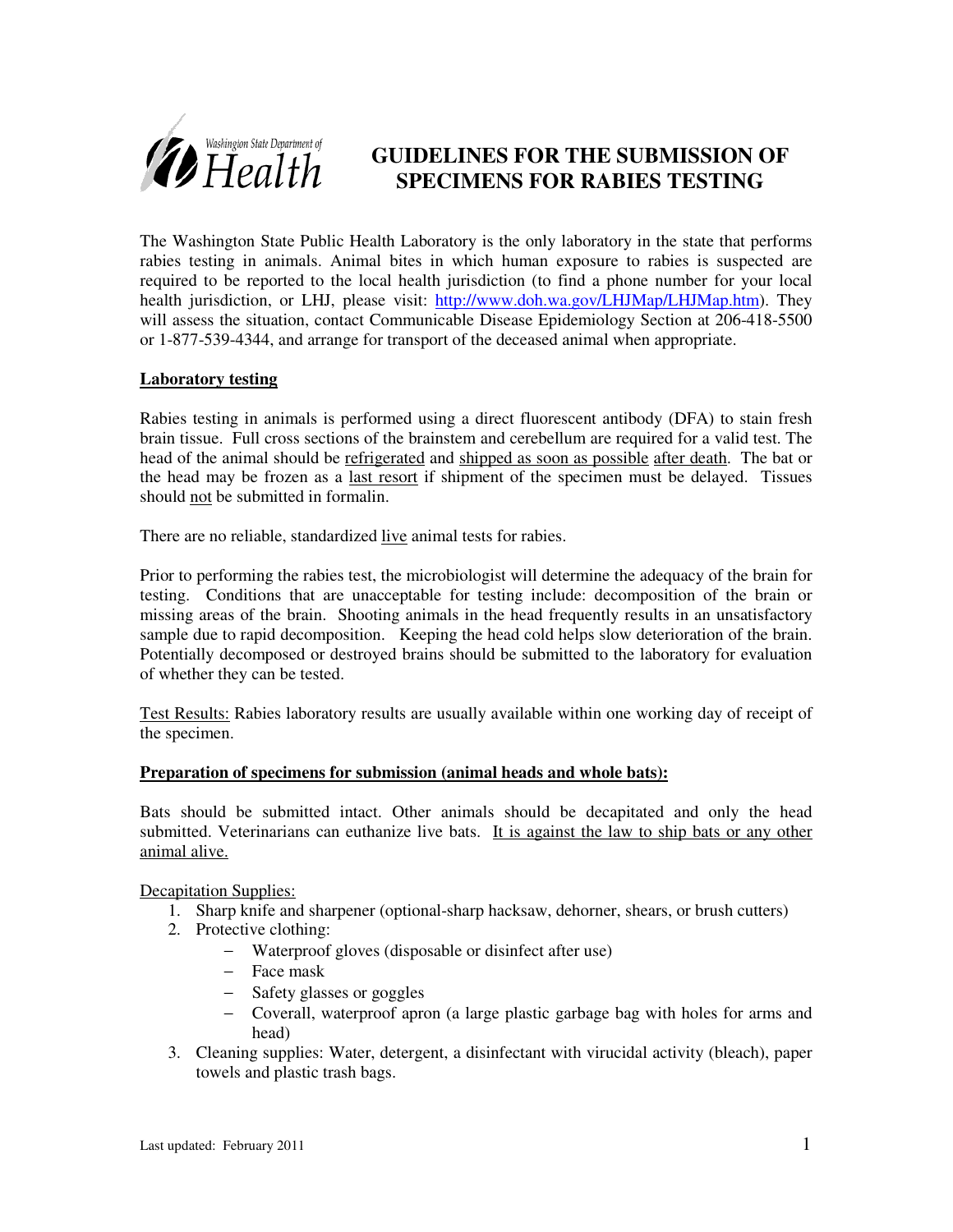# **GUIDELINES FOR THE SUBMISSION OF SPECIMENS FOR RABIES TESTING**

Decapitation Procedure:

- Only veterinarians, animal control officers, local health or wildlife officials, and others who have been appropriately trained and have rabies pre-exposure prophylaxis should remove animal heads. CAUTION: The brain, spinal cord, salivary glands, and saliva of the animal may contain rabies virus. If an exposure occurs during the process of removal of the head, it should be noted on the laboratory submission form for the animal.
- Do not use an axe or power saw because infected material may become aerosolized.
- Always wear protective gear (waterproof gloves, a facemask and eye protection) and exercise caution with the use of knives and other sharp objects during the procedure.
- Lay the animal on a surface and extend the neck. If you do it on a table you can hang the head over the edge with the neck exposed.
- Cut at a point several vertebrae below the head. This will ensure that brain stem is included in the specimen.
- Immediately package the head (see instructions below).

Clean up: Instruments and contaminated surfaces should be washed with detergent and water and then disinfected. Disinfect with a freshly prepared solution of bleach (1 pint per gallon of water), alcohol (40-70% ethanol), iodine (25 ppm) or quaternary ammonium (200 ppm) compounds. The disinfectant should remain in contact with the infected surfaces for a minimum of 10 minutes.

### **Packaging and Shipping instructions**

The shipper is responsible for packaging specimens correctly and shipping them rapidly. Packages that are not correctly labeled may be returned to the sender by the commercial courier. People who package specimens for shipping are legally required to take a class in shipment of infectious substances; the class is available commercially or through Washington State Public Health Laboratories Training Program. For more information on the classes, please e-mail PHL@doh.wa.gov.

Shipping materials that conform to current regulations are available from local health jurisdictions.

Follow these directions to package a specimen for transport to the laboratory:

- a. The whole bat or head of the animal should be sprayed for fleas if needed and placed in a plastic bag. Seal the bag.
- b. Place the bag containing the bat or animal head inside a larger plastic bag. Seal this bag.
- c. The shipping containers obtained from your local health jurisdiction consist of a plastic screw-capped jar or metal can (secondary container), absorbent material for the secondary container, and an insulated shipping box.
	- i. Place bagged bats or small animal heads in the secondary container which then fits into the shipping box.
	- ii. Larger animal heads require the white, 10 liter metal drum that goes in the large, beige with red and blue colored Air-Sea box.
- d. Place frozen ice packs between the secondary container and shipping box. Check ice packs for rips or tears which could leak gel material as it thaws. It is recommended to place ice packs in plastic bags in case of leakage or condensation. A leaking package may be rejected by a courier.